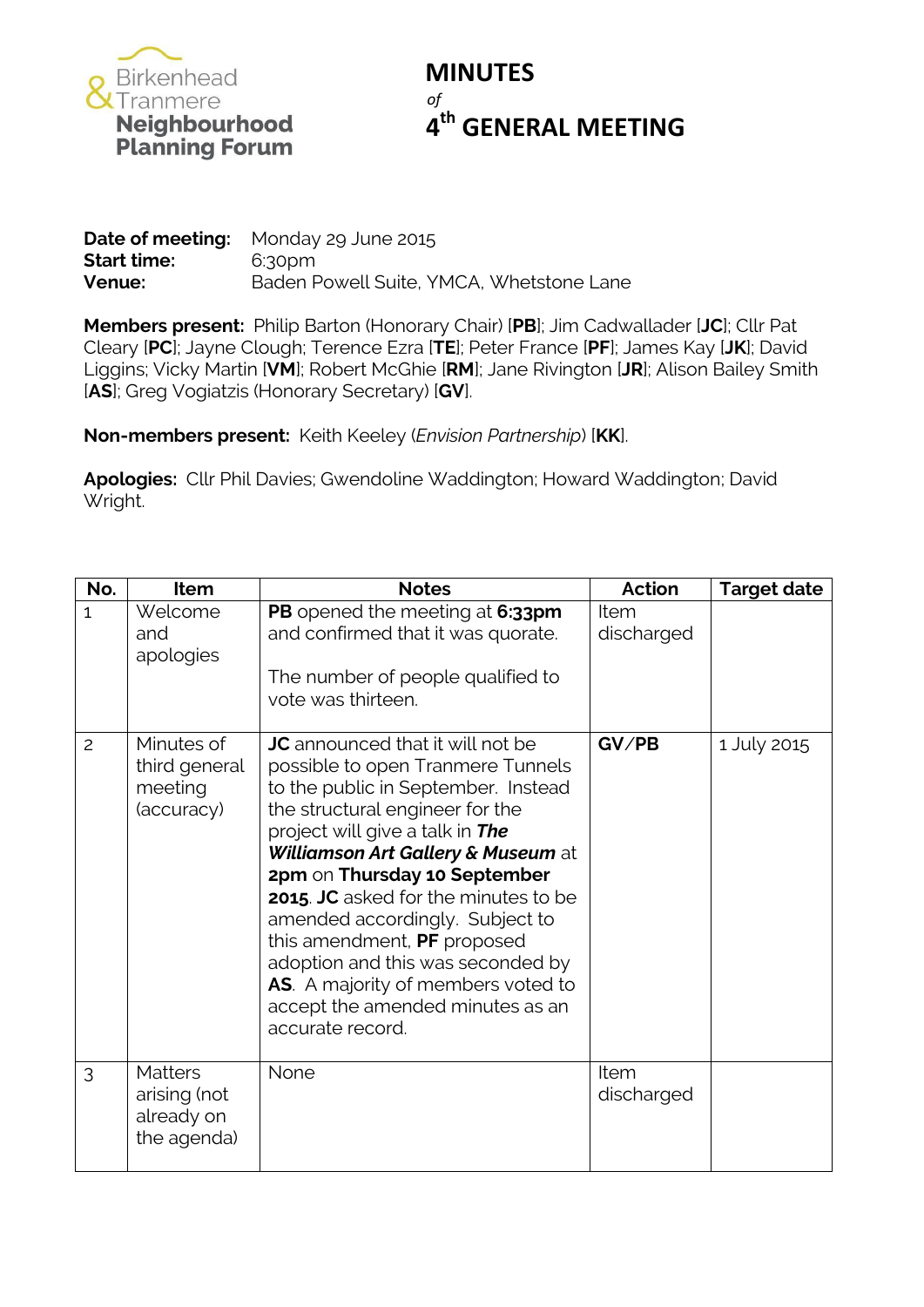| No.            | Item                 | <b>Notes</b>                                                                                                                                                                                                                                                                                                                                                                                                                                                                                                                                                                                                                                                                                                                                                                                                                                                                                                                                                        | <b>Action</b>      | <b>Target date</b> |
|----------------|----------------------|---------------------------------------------------------------------------------------------------------------------------------------------------------------------------------------------------------------------------------------------------------------------------------------------------------------------------------------------------------------------------------------------------------------------------------------------------------------------------------------------------------------------------------------------------------------------------------------------------------------------------------------------------------------------------------------------------------------------------------------------------------------------------------------------------------------------------------------------------------------------------------------------------------------------------------------------------------------------|--------------------|--------------------|
| $\overline{4}$ | Membership<br>update | <b>PB</b> announced that three members<br>had been deleted because they<br>were unable to provide a qualifying<br>address. PB has written to them,<br>expressing regret at the need to<br>take this step and thanking them for<br>their support.<br>The total number of members is<br>now 34 and a further five requests<br>for an application form in hard copy<br>have been received.                                                                                                                                                                                                                                                                                                                                                                                                                                                                                                                                                                             | Item<br>discharged |                    |
| 5              | Financial<br>update  | Expenditure since 23 March 2015 has<br>been as follows:<br>Room hire $3rd$ general meeting):<br>£50.00<br>Balance of fee to Brand (1 <sup>st</sup> contract):<br>£1575.00<br>Initial fee to Brand (2 <sup>nd</sup> contract):<br>£1386.00<br>To Positive Media for 'goody bags':<br>£687.60<br>Room hire (project planning):<br>£30.00<br>To RCD for leaflet printing (10,000):<br>£199.00<br>To RCD for leaflet distribution:<br>£966.00<br><b>RM</b> asked how expenditure<br>decisions were taken. PB advised<br>that the Executive Committee (i.e.<br>GV, PB and PF) take these decisions.<br><b>TE</b> asked about the source of funds.<br><b>PB</b> explained that grants are made<br>by Locality, currently partnered with<br>Groundwork, on behalf of the<br>Department of Communities & Local<br>Government. Ultimately, it is central<br>Government money.<br><b>PC</b> asked why <i>RCD</i> was selected for<br>leaflet printing and distribution and if | Item<br>discharged |                    |
|                |                      | a more 'local' firm was considered.<br>PB explained that RCD offered the                                                                                                                                                                                                                                                                                                                                                                                                                                                                                                                                                                                                                                                                                                                                                                                                                                                                                            |                    |                    |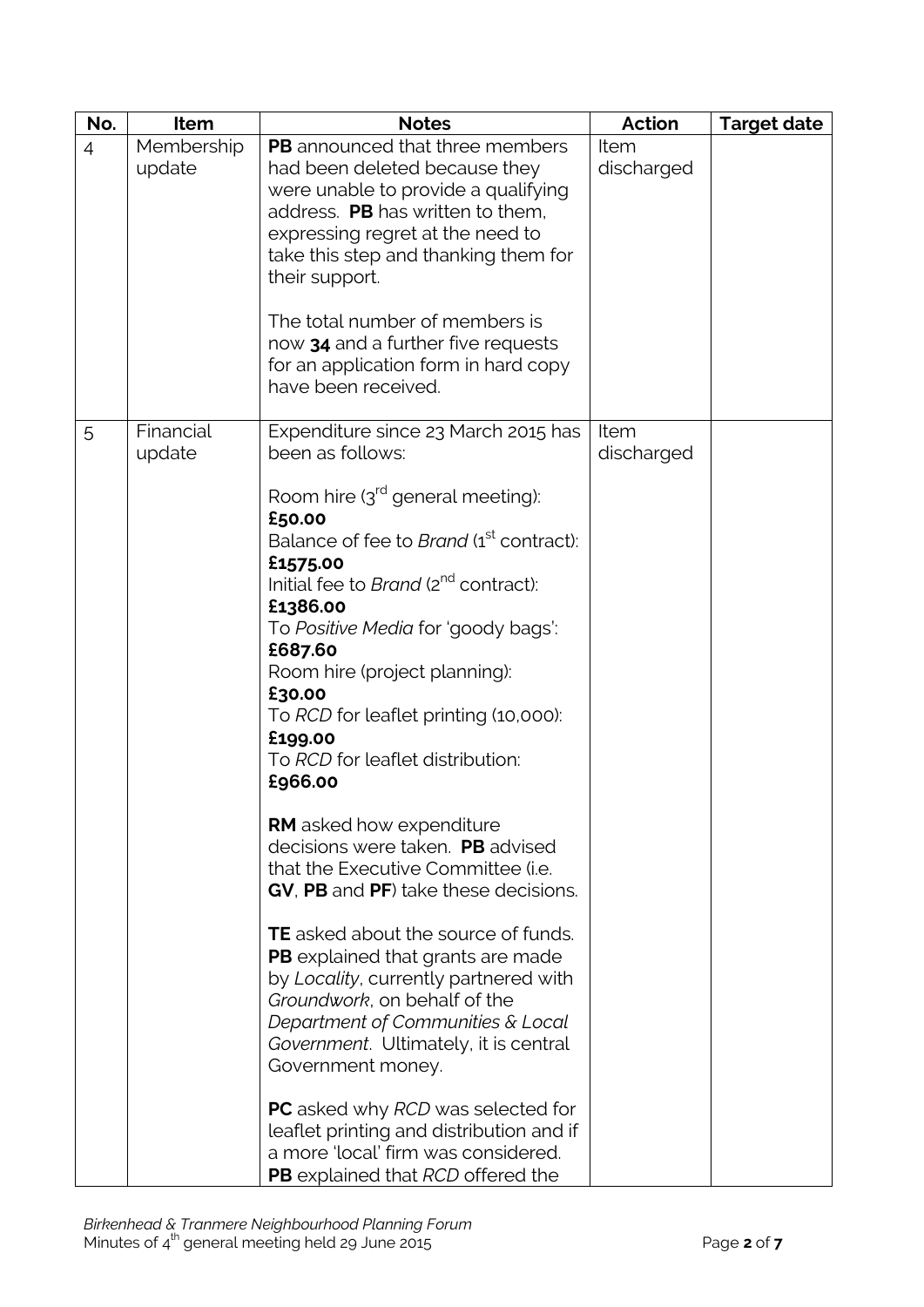| No. | Item                               | <b>Notes</b>                                                                                                                                                                                                                                                                                                                                                                                                                                                                                                                                                                                                                                                                                                                                                                                                                                                                                                                                                                                                                                                                                                                                                       | <b>Action</b>                        | <b>Target date</b> |
|-----|------------------------------------|--------------------------------------------------------------------------------------------------------------------------------------------------------------------------------------------------------------------------------------------------------------------------------------------------------------------------------------------------------------------------------------------------------------------------------------------------------------------------------------------------------------------------------------------------------------------------------------------------------------------------------------------------------------------------------------------------------------------------------------------------------------------------------------------------------------------------------------------------------------------------------------------------------------------------------------------------------------------------------------------------------------------------------------------------------------------------------------------------------------------------------------------------------------------|--------------------------------------|--------------------|
| 5   | Financial<br>update<br>[continued] | best value as the only company<br>which offered direct delivery to the<br>target area. Other companies would<br>only deliver the leaflet as an insert<br>with another publication (e.g. a free<br>newspaper).<br><b>PB</b> went on to explain that only one<br>contract so far (that to produce the<br>draft project plan) had attracted<br>interest from more than one<br>company and, in this case, a<br>consultant who lives in West Kirby<br><b>(KK)</b> was chosen.                                                                                                                                                                                                                                                                                                                                                                                                                                                                                                                                                                                                                                                                                           |                                      |                    |
| 6   | Project Plan                       | PB introduced KK, who has been<br>preparing our project plan. KK<br>distributed printed copies of the<br>project plan and gave a brief<br>presentation highlighting key<br>milestones and emphasising the<br>importance of maintaining the<br>project plan throughout the process<br>of neighbourhood plan preparation.<br><b>KK</b> advised that the neighbourhood<br>plan should be prepared as quickly<br>as possible $-18$ to 20 months from<br>designation to submission, which<br>gives a target for submission of<br>around February/March 2017. The<br>executive committee must ensure<br>that sufficient money and volunteer<br>time are available to resource the<br>process. The more complex the<br>plan, the more resource intensive it<br>will be and the more evidence will<br>be needed to justify its policies.<br>A general discussion followed about<br>how the evidence base would be<br>assembled and how the work of<br>preparing the neighbourhood plan<br>would progress. PB explained that<br>policies would be developed by a<br>number of topic-based workgroups<br>and that members would vote on<br>the chairmanship and remit of the | Executive<br>committee,<br><b>JR</b> | Ongoing            |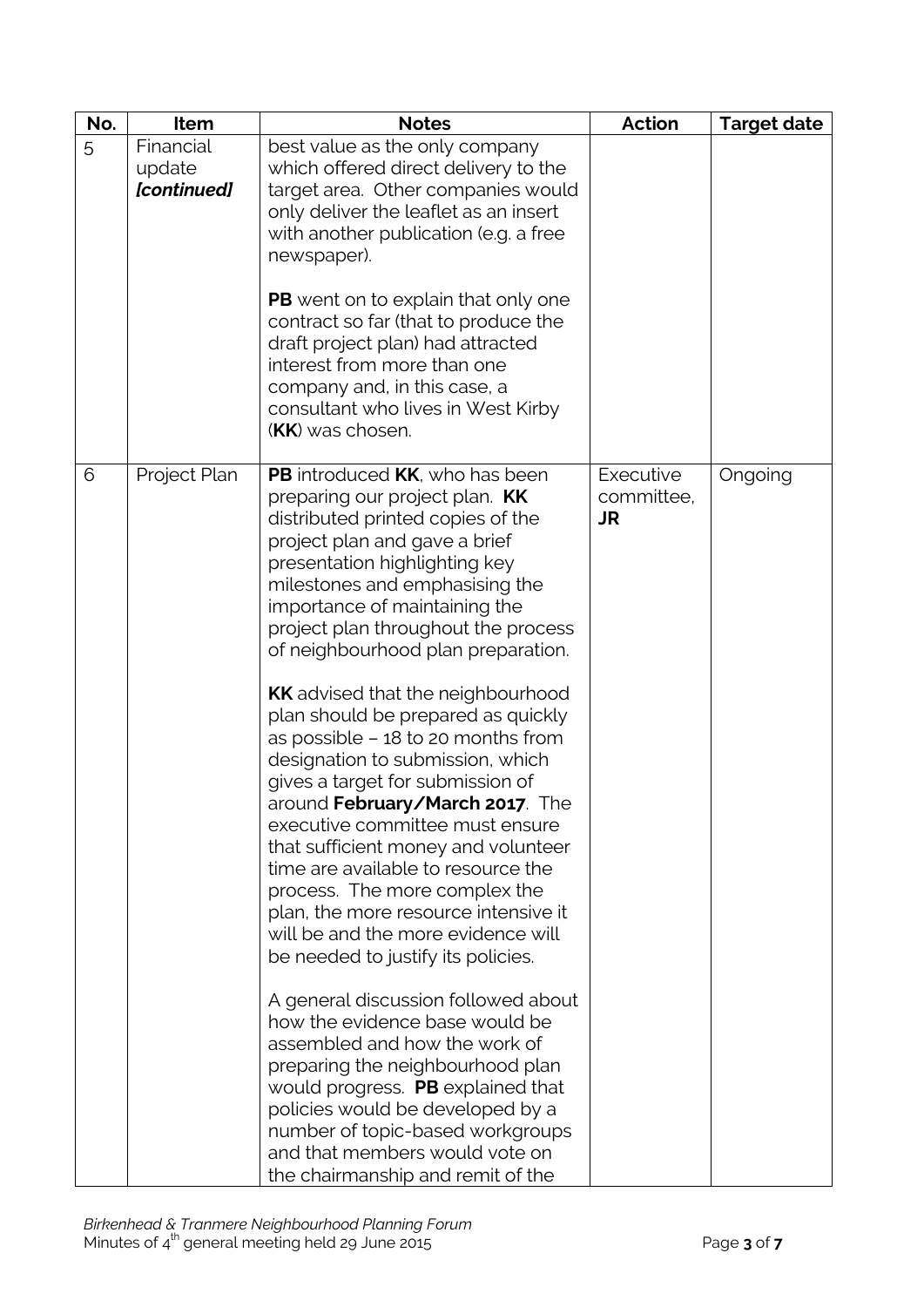| No. | Item | <b>Notes</b>                                                                                                                                                                                                                                                                                                                                                                                                                                                    | <b>Action</b> | <b>Target date</b> |
|-----|------|-----------------------------------------------------------------------------------------------------------------------------------------------------------------------------------------------------------------------------------------------------------------------------------------------------------------------------------------------------------------------------------------------------------------------------------------------------------------|---------------|--------------------|
|     |      | first workgroup - history and                                                                                                                                                                                                                                                                                                                                                                                                                                   |               |                    |
|     |      | heritage - later that evening.                                                                                                                                                                                                                                                                                                                                                                                                                                  |               |                    |
|     |      | <b>PB</b> opined that difficult decisions lie<br>ahead and not all members would<br>necessarily see everything they<br>want to achieve represented in the<br>first neighbourhood plan. However,<br>identifying more complex issues and<br>challenges now would help to make<br>the preparation of the second<br>neighbourhood plan easier.                                                                                                                      |               |                    |
|     |      | JR then volunteered to manage the<br>project plan, as she has experience<br>of this work in a previous job role.                                                                                                                                                                                                                                                                                                                                                |               |                    |
|     |      | <b>UPDATE (7 July 2015): KK has</b><br>added JR to his licence for the<br>project plan software (Smartsheet).<br>Once JR is confident using the<br>software, the executive committee<br>will consider including the cost of<br>purchasing a licence for the Forum<br>(currently about £90 per year) and<br>any necessary training in the use of<br>the software in our next grant<br>application.                                                               |               |                    |
|     |      | <b>JK</b> initiated a discussion during<br>which concerns were raised about<br>how well the Forum was engaged<br>with the community and provisions<br>in the project plan for consultation<br>and evidence gathering.                                                                                                                                                                                                                                           |               |                    |
|     |      | <b>PB</b> responded, stating that all of the<br>work done up to this point was<br>necessary to lay a firm foundation<br>for the neighbourhood plan. What<br>we build on that foundation must be<br>based upon extensive consultation<br>and a robust evidence base. There<br>are statutory periods of consultation<br>in the neighbourhood planning<br>regulations and we are in the middle<br>of the first of these now - for the<br>designation applications. |               |                    |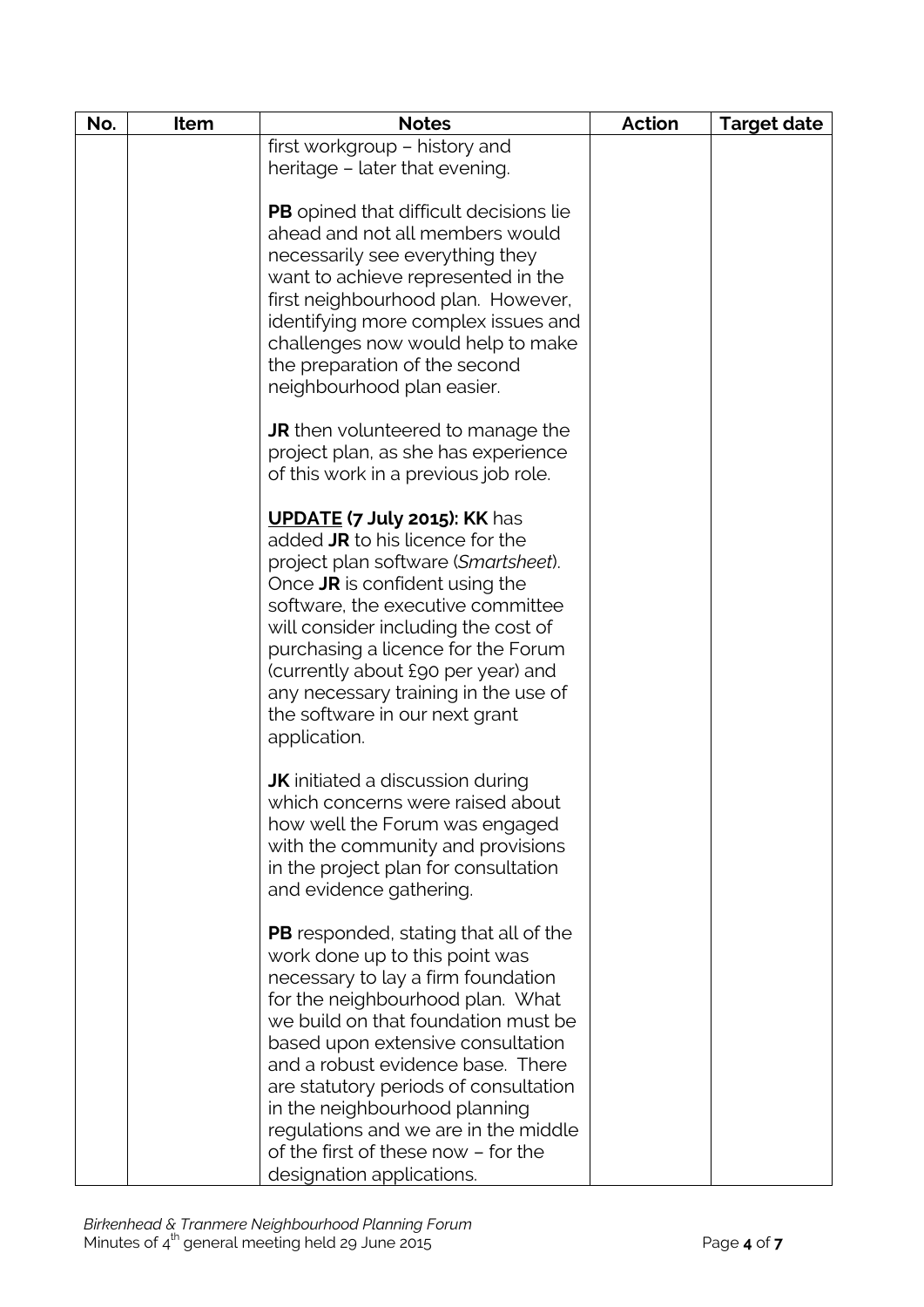| No.            | Item                                                          | <b>Notes</b>                                                                                                                                                                                                                                                                                                                                                                                                                                                                                                                                                                                                                                                | <b>Action</b>          | <b>Target date</b>     |
|----------------|---------------------------------------------------------------|-------------------------------------------------------------------------------------------------------------------------------------------------------------------------------------------------------------------------------------------------------------------------------------------------------------------------------------------------------------------------------------------------------------------------------------------------------------------------------------------------------------------------------------------------------------------------------------------------------------------------------------------------------------|------------------------|------------------------|
|                |                                                               | <b>KK</b> stated that it will be essential to<br>have a good consultation strategy.<br><b>PB</b> confirmed that our next grant<br>application will include a request for<br>support to design a consultation<br>strategy. We shall also approach<br>the Council to ask what support it is<br>prepared to offer in preparing our<br>evidence base and conducting a<br>community mapping exercise.                                                                                                                                                                                                                                                            |                        |                        |
|                |                                                               | <b>VM</b> was concerned that we do not<br>know where fellow Forum members<br>are 'coming from' and it was agreed<br>that a special meeting or workshop<br>should be arranged (prior to formal<br>public consultation taking place) to<br>allow Forum members to become<br>better acquainted with each other<br>and to share our aspirations for the<br>neighbourhood plan.                                                                                                                                                                                                                                                                                  | Executive<br>committee | As soon as<br>possible |
| $\overline{7}$ | Vote<br>required by<br>Clause 10)a)<br>of the<br>constitution | <b>Resolution:</b> In the event that Wirral<br>Council approves the Forum's<br>designation applications, members<br>resolve to prepare a neighbourhood<br>plan for the designated area.<br><b>SUPPORT: 12</b><br><b>REJECT: 0</b>                                                                                                                                                                                                                                                                                                                                                                                                                           | Item<br>discharged     |                        |
| 8              | Vote<br>required by<br>Clause 10)e)<br>of the<br>constitution | <b>Resolution adopted unanimously</b><br><b>Resolution:</b> That a history and<br>heritage workgroup be established<br>whose remit shall be to: 1) liaise with<br>and assist Wirral Conservation Areas<br>Forum on issues relating to Hamilton<br>Square Conservation Area and<br><b>Clifton Park Conservation Area;</b><br>2) liaise with and assist Tranmere<br>Tunnels Volunteers Ltd; 3) outline<br>neighbourhood plan policies relating<br>to history and heritage, and<br>4) identify potential projects to be<br>funded by the Community<br>Infrastructure Levy. The initial<br>membership shall comprise: Peter<br>France (chair); Jim Cadwallader; | Item<br>discharged     |                        |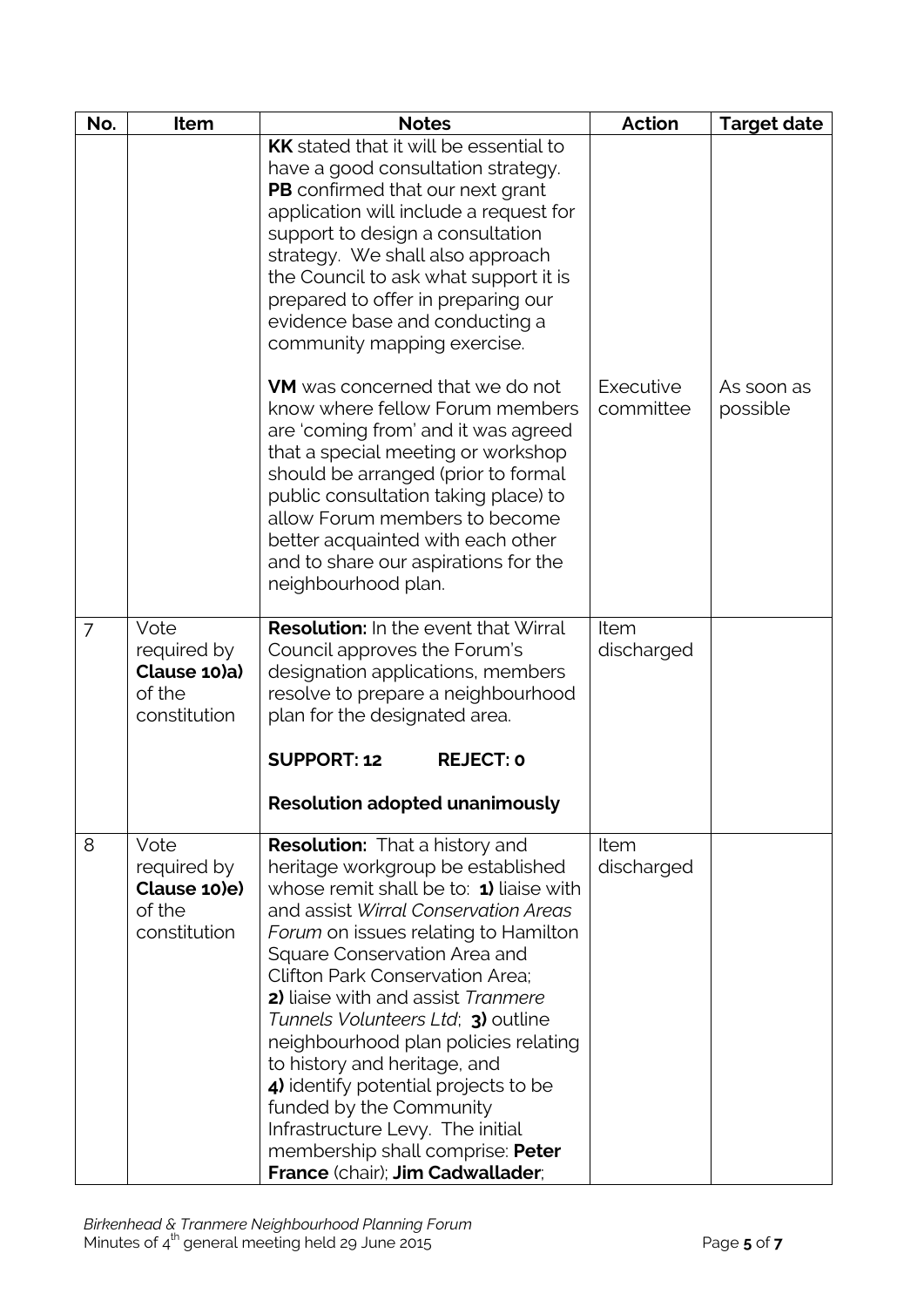| No.            | Item                                          | <b>Notes</b>                                                                                                                                                                                                                                                                                                                                                                                        | <b>Action</b>      | <b>Target date</b>     |
|----------------|-----------------------------------------------|-----------------------------------------------------------------------------------------------------------------------------------------------------------------------------------------------------------------------------------------------------------------------------------------------------------------------------------------------------------------------------------------------------|--------------------|------------------------|
| 8              | Vote<br>required by<br>Clause 10)e)<br>of the | Dave Liggins; Philip Barton (ex-<br>officio) and Greg Vogiatzis (ex-<br>officio).                                                                                                                                                                                                                                                                                                                   |                    |                        |
|                | constitution<br>[continued]                   | <b>SUPPORT: 11</b><br><b>REJECT: 1</b>                                                                                                                                                                                                                                                                                                                                                              |                    |                        |
|                |                                               | <b>Resolution adopted by majority</b>                                                                                                                                                                                                                                                                                                                                                               |                    |                        |
| $\overline{9}$ | Planned<br>actions                            | 9.1. Issue a 'media launch' Press<br>release.                                                                                                                                                                                                                                                                                                                                                       | Item<br>discharged |                        |
|                |                                               | <b>UPDATE (7 July 2015):</b> This has now<br>been done by our PR consultant,<br>Brand. The Press release has been<br>picked up by Radio Merseyside who<br>wish to interview Forum members<br>and The Globe, which has published<br>an article online at:<br>http://www.wirralglobe.co.uk/news<br>/13373066.Residents_invited_to_hel<br>p_create_neighbourhood_plan_for_<br>Birkenhead_and_Tranmere/ |                    |                        |
|                |                                               | 9.2. Hold a neighbourhood planning<br>seminar on 27 July 2015.                                                                                                                                                                                                                                                                                                                                      | <b>PB</b>          | 27 July 2015           |
|                |                                               | 9.3. Fill post of Honorary Treasurer.                                                                                                                                                                                                                                                                                                                                                               | All<br>members     | As soon as<br>possible |
|                |                                               | <b>UPDATE (7 July 2015):</b> A volunteer<br>has come forward but Clauses 6<br><b>and 7</b> of the constitution require the<br>post to be held by a member of the<br>Forum and it is unclear whether the<br>volunteer can provide a qualifying<br>address. The executive committee<br>thanks the volunteer for his interest.                                                                         |                    |                        |
| 10             | Any other<br>business                         | PB confirmed details of the<br>neighbourhood planning seminar to<br>be held in the Council Chamber,<br>Birkenhead Town Hall from 6-8pm<br>on 27 July 2015.                                                                                                                                                                                                                                          | All<br>members     | 27 July 2015           |
|                |                                               | <b>PB</b> also announced that Dominic<br>Schiller of the high end hospitality<br>venue, 4748 Hamilton Square, has<br>agreed to be a speaker. Members<br>were advised that free tickets are                                                                                                                                                                                                          |                    |                        |